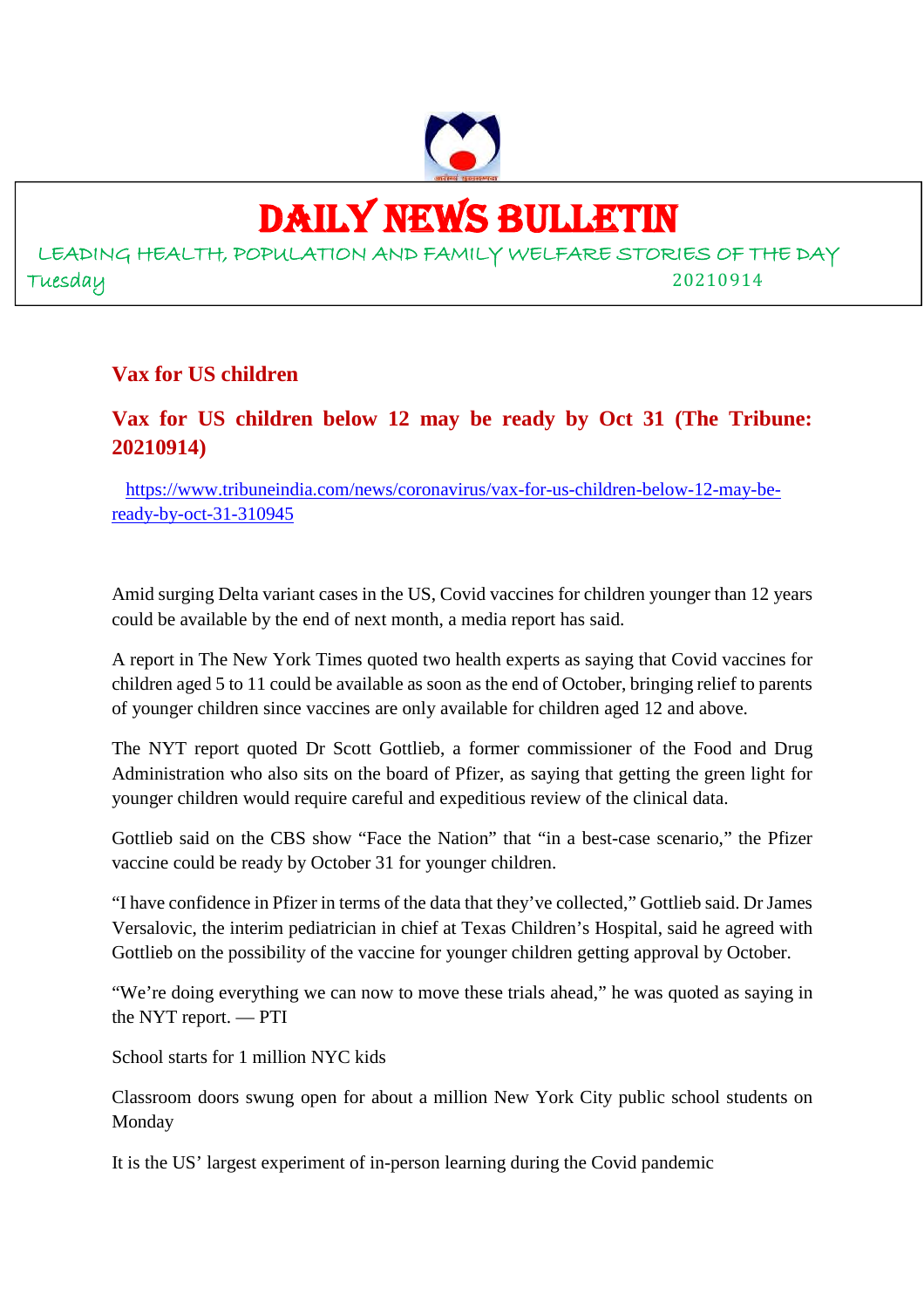There will be a vaccine mandate — with no test-out option — for teachers. AP

#### **India records 27,254 Covid cases, 219 deaths**

# **The national Covid recovery rate recorded at 97.54 per cent (The Tribune: 20210914)**

https://www.tribuneindia.com/news/coronavirus/india-records-27-254-covid-cases-219 deaths-310516

India saw a single-day rise of 27,254 new Covid cases, taking the infection tally in the country to 3,32,64,175, while the count of active cases declined to 3,74,269, according to the Union Health Ministry data on Monday.

The death toll due to the disease has climbed to 4,42,874, with 219 more fatalities being recorded, the data updated at 8 am showed.

The tally of active cases has declined to 3,74,269, which comprises 1.13 per cent of the total infections, while the national Covid recovery rate was recorded at 97.54 per cent, the ministry said.

A reduction of 10,652 cases has been recorded in the active Covid caseload in a span of 24 hours.

Also, 12,08,247 Covid tests were conducted in the country on Sunday, taking the total of such examinations to 54,30,14,076.

The daily positivity rate was recorded at 2.26 per cent. This has been below three per cent for the last 14 days.

The weekly positivity rate was recorded at 2.11 per cent. The figure has been below three per cent for the last 80 days, according to the Health Ministry.

The number of people who have recuperated from the disease surged to 3,24,47,032, while the case fatality rate was recorded at 1.33 per cent.

The cumulative number of Covid vaccine doses administered in the country so far under the nationwide vaccination drive has reached 74.38 crore, according to the ministry.

The 219 new fatalities include 67 from Kerala and 46 from Maharashtra.

A total of 4,42,874 deaths have been reported so far in the country, including 1,38,142 from Maharashtra, 37,504 From Karnataka, 35,168 from Tamil Nadu, 25,083 from Delhi, 22,883 from Uttar Pradesh, 22,551 from Kerala and 18,577 from West Bengal. PTI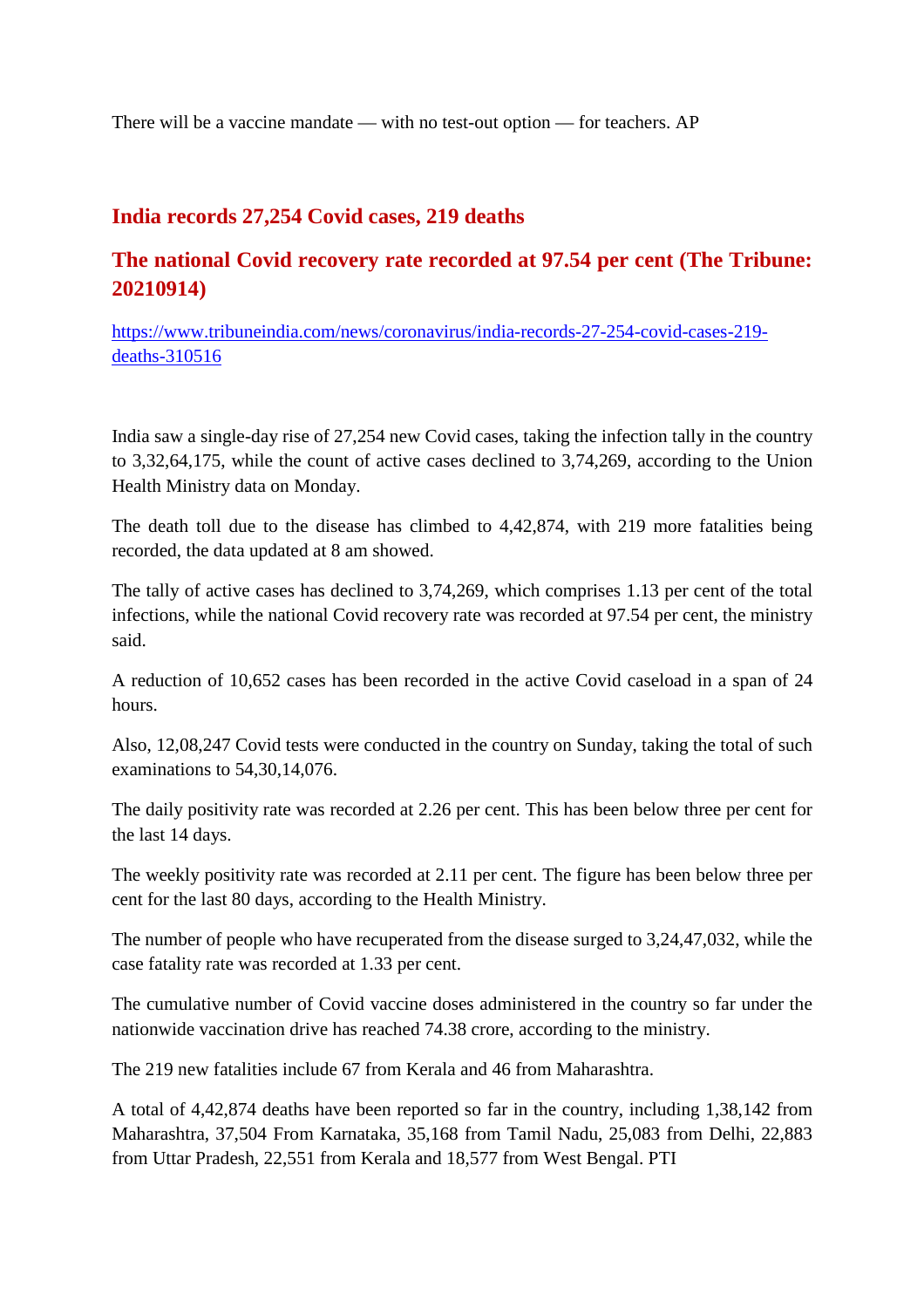# **Antibodies**

#### **Antibodies in 50% Bathinda kids: Survey (The Tribune: 20210914)**

https://www.tribuneindia.com/news/coronavirus/antibodies-in-50-bathinda-kids-survey-310249

A health worker collects the swab sample of a student in Patiala.

In a sero survey conducted by the Health Department among kids aged between 2 and 17 years in July, it was revealed that antibodies were present in 50 per cent of children in Bathinda district.

This means 50 per cent of children were infected by Covid in the second wave and due to no symptoms, they were cured on their own.

The survey was done by the department in male and female categories in urban and rural areas. In this, the maximum antibodies have been found among children in rural areas. The survey was conducted among 92 children of the district. In all, 36 male and 36 female children were included. The antibodies were found in 46 of them.

Dr Ravikant Gupta, paediatrician, Civil Hospital, Bathinda, said the development of antibodies in the body was important in the fight against Covid. It could either be caused by vaccination or after a person has been infected with the virus. — TNS

# **Dengue Cases (The Asian Age: 20210914)**

http://onlineepaper.asianage.com/articledetailpage.aspx?id=15833278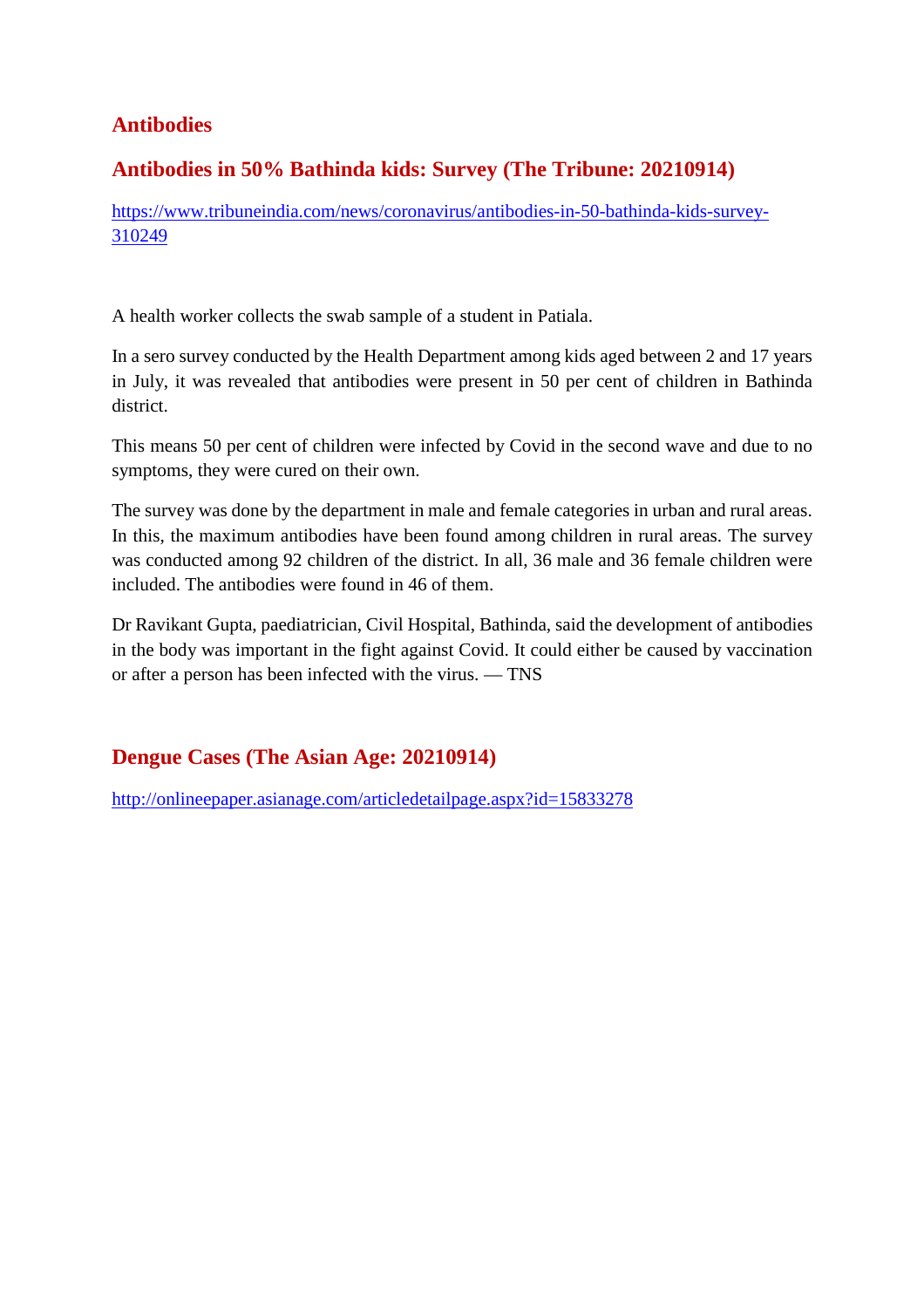# Over 158 dengue cases in city so far this year

**AGE CORRESPONDENT** NEW DELHI, SEPT. 13

In an alarming study, over 158 cases of dengue have been reported in the national capital this year, according to a civic report released on Monday.

The number of dengue for January cases  $1+$ September 11 period is also the highest this year since 2019 when the count had stood at 171 in that same duration. Seventy-two cases were recorded in the month of August, which is about 45 per cent of the total reported cases, according to the report. Thirty-four cases<br>have been recorded in the first 11 days of September.

Dengue mosquito larvae breed in clear, standing water, while those of malaria thrive even in dirty water.

Cases of vector-borne diseases are usually reported between July and November, but the period stretch till may mid-December.

According to a civic report issued by the municipal corporations last week, 124 cases of dengue were recorded till September 4 this year.

At least 158 cases have been reported this year till September 11. No cases were recorded in January, two in February, five in March, 10 in April, 12 in May, seven in June and 16 in July.

#### **Jaggaery**

#### **Simple tips to ensure your jaggery is chemical-free (The Indian Express: 20210914)**

https://indianexpress.com/article/lifestyle/food-wine/buy-chemical-free-pure-organicjaggery-gur-tips-7478143/

To clean jaggery, soda and some chemicals are used that are harmful for health, said chef Pankaj Bhadouria

Considered to be a healthy alternative to sugar, jaggery or gur is often used to sweeten dishes in Indian households. But with so many varieties of jaggery available in the market, how can one pick the best — which is unadulterated and chemical-free?

Chef Pankaj Bhadouria, who keeps sharing useful kitchen hacks on her Instagram page, recently posted a short clip in which she suggested simple tips to ascertain jaggery's purity.

"To clean jaggery, soda and some chemicals are used. Ideally the colour of the jaggery should be dark brown. The white or yellowish colour in gur may indicate chemical treatment," explained Bhadouria.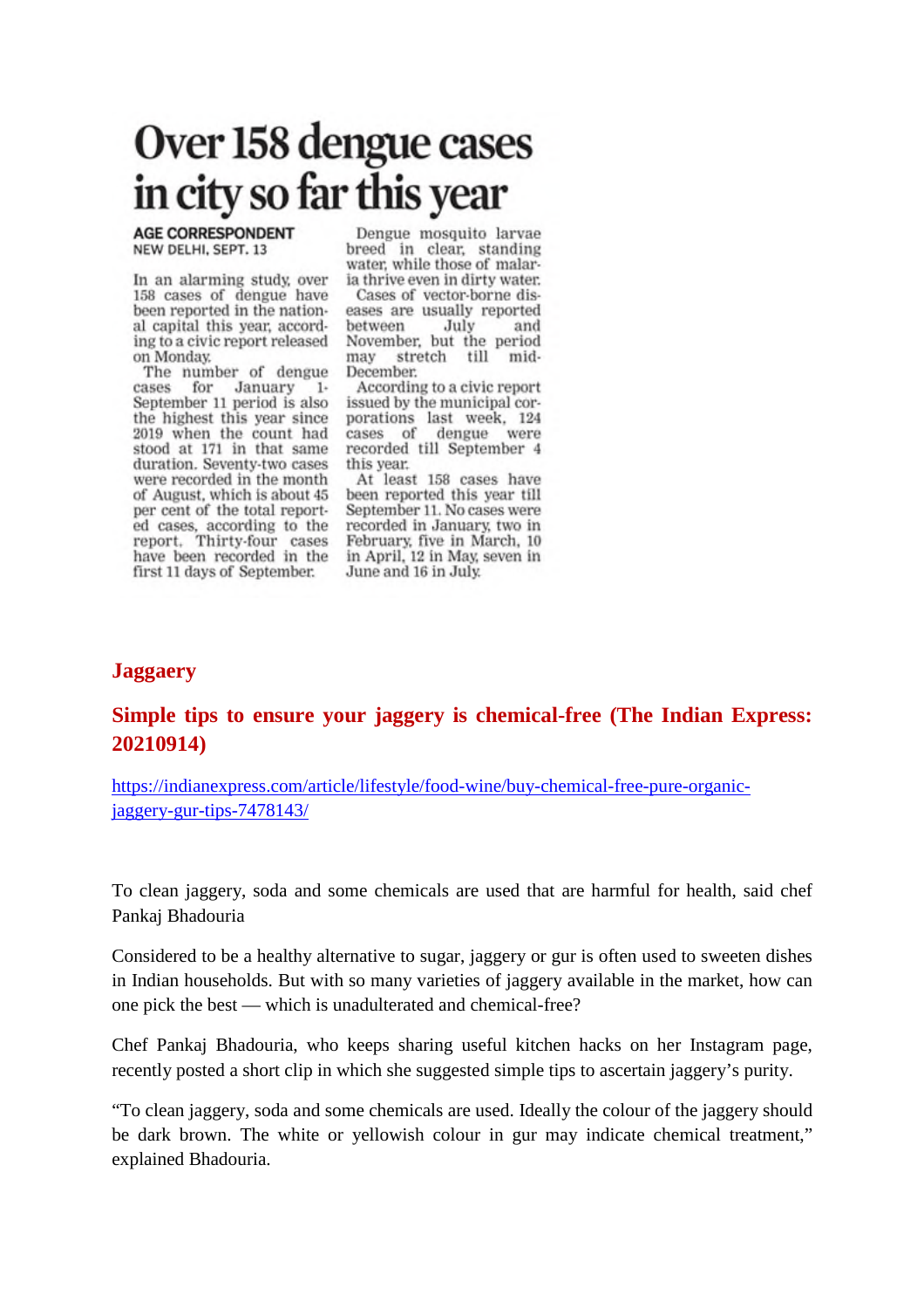As per the chef, white or light brown jaggery might be adulterated using chemicals and artificial colours. These include calcium carbonate and sodium bicarbonate. Calcium carbonate is added while processing jaggery to increase the weight, while sodium bicarbonate helps give a polished look.

She also said jaggery that is dark brown or black, is chemical-free, and is thus, the most organic, chemical-free gur. This is because sugarcane juice when boiled provides dark brown or black jaggery. But when chemicals are added to treat it, it becomes more whiter in appearance, she mentioned.

# **Hidden hunger and malnutrition**

#### **F rice to fight hidden hunger and malnutrition (The Hindu: 20210914)**

https://www.thehindu.com/life-and-style/food/f-rice-to-fight-hidden-hunger-andmalnutrition/article36398042.ece

What does the introduction of fortified rice commercially mean to the common man?

Pawan Kumar, a student of the Government Higher Primary School, Obhichudanahalli, Bengaluru, gained 2.5 kilograms in three months after

# **Health books**

# **Health books to lead you towards a holistic life (The Hindu: 20210914)**

https://www.thehindu.com/books/health-books-that-tell-you-how-to-lead-a-holisticlife/article36446571.ece

We bring this month's health books that inspire you to believe in the power of yoga, practice meditation , adopt meaningful nutrition and up your motivation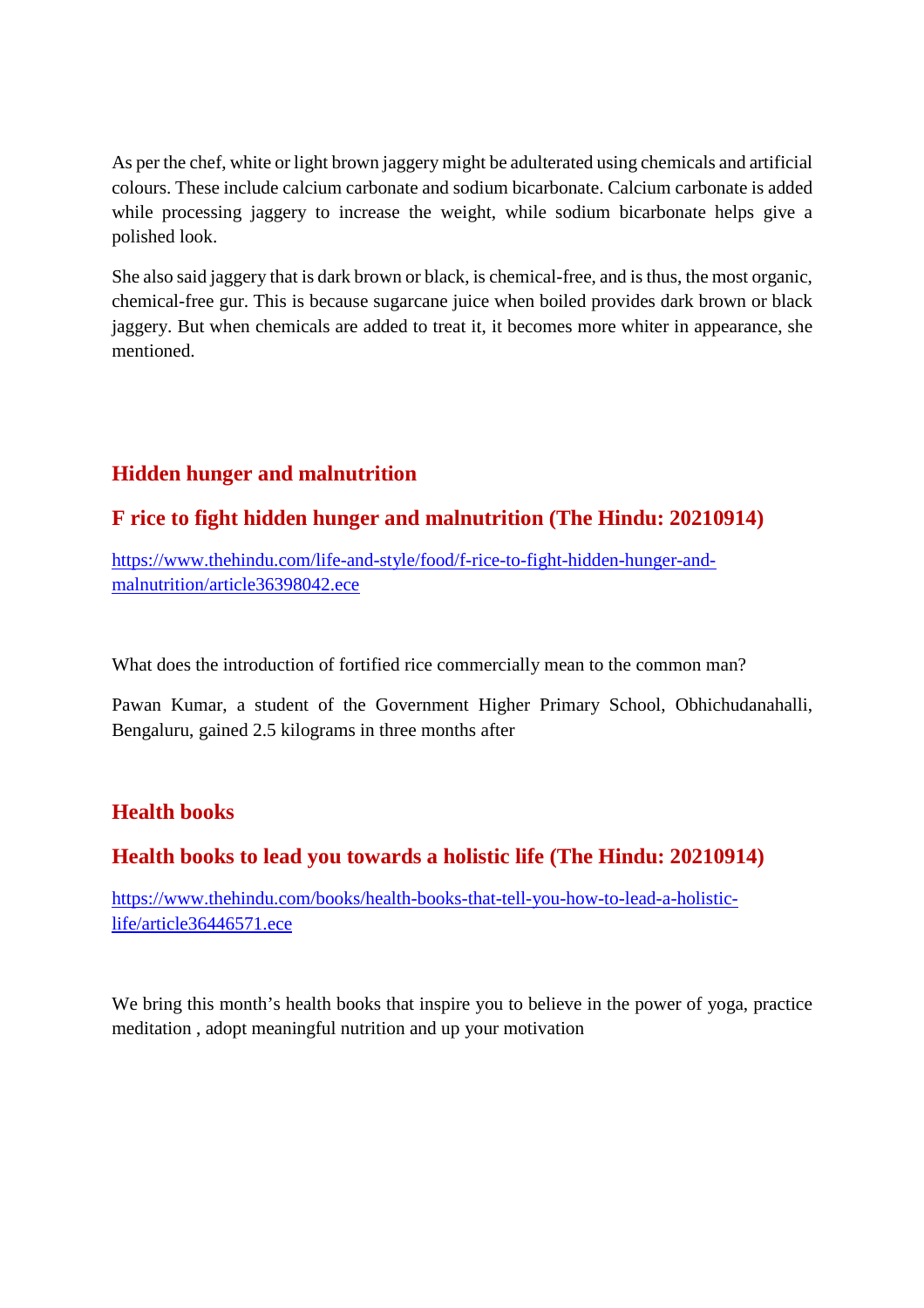#### **India crosses 75 crore Covid vaccine doses**

# **India crosses 75 crore Covid vaccine doses: Union Health minister (The Hindu: 20210914)**

https://www.thehindu.com/sci-tech/health/india-crosses-75-crore-covid-vaccine-doses-unionhealth-minister/article36434074.ece

India took 85 days to touch the 10-crore vaccination mark, 45 more days to cross the 20-crore mark and 29 more days to reach 30 crore, Union Health Minister Mansukh Mandaviya said

India has crossed the landmark of administering 75 crore Covid vaccine doses, Union Health Minister Mansukh Mandaviya said on Monday.

#### **Mental health awareness**

# **Lack of mental health awareness in family units led to death of 324 children in 2020 in Kerala: Govt. committee(The Hindu: 20210914)**

https://www.thehindu.com/news/national/kerala/lack-of-mental-health-awareness-in-familyunits-led-to-death-of-324-children-in-2020-in-kerala-govt-committee/article36414427.ece

Besides a mechanism to track children with vulnerabilities, the panel mooted early identification of warning signs and support to children who are vulnerable.

A government committee has expressed shock at the death of 66 children by suicide in the State during the COVID-19 lockdown between March 25 and July

#### **Emerging zoonotic disease**

# **Explained | Why is Nipah's return in Kerala a cause for concern? (The Hindu: 20210914)**

https://www.thehindu.com/sci-tech/health/explained-why-is-nipahs-return-in-kerala-a-causefor-concern/article36318910.ece

How does it spread? Is there a cure for this 'emerging zoonotic disease'?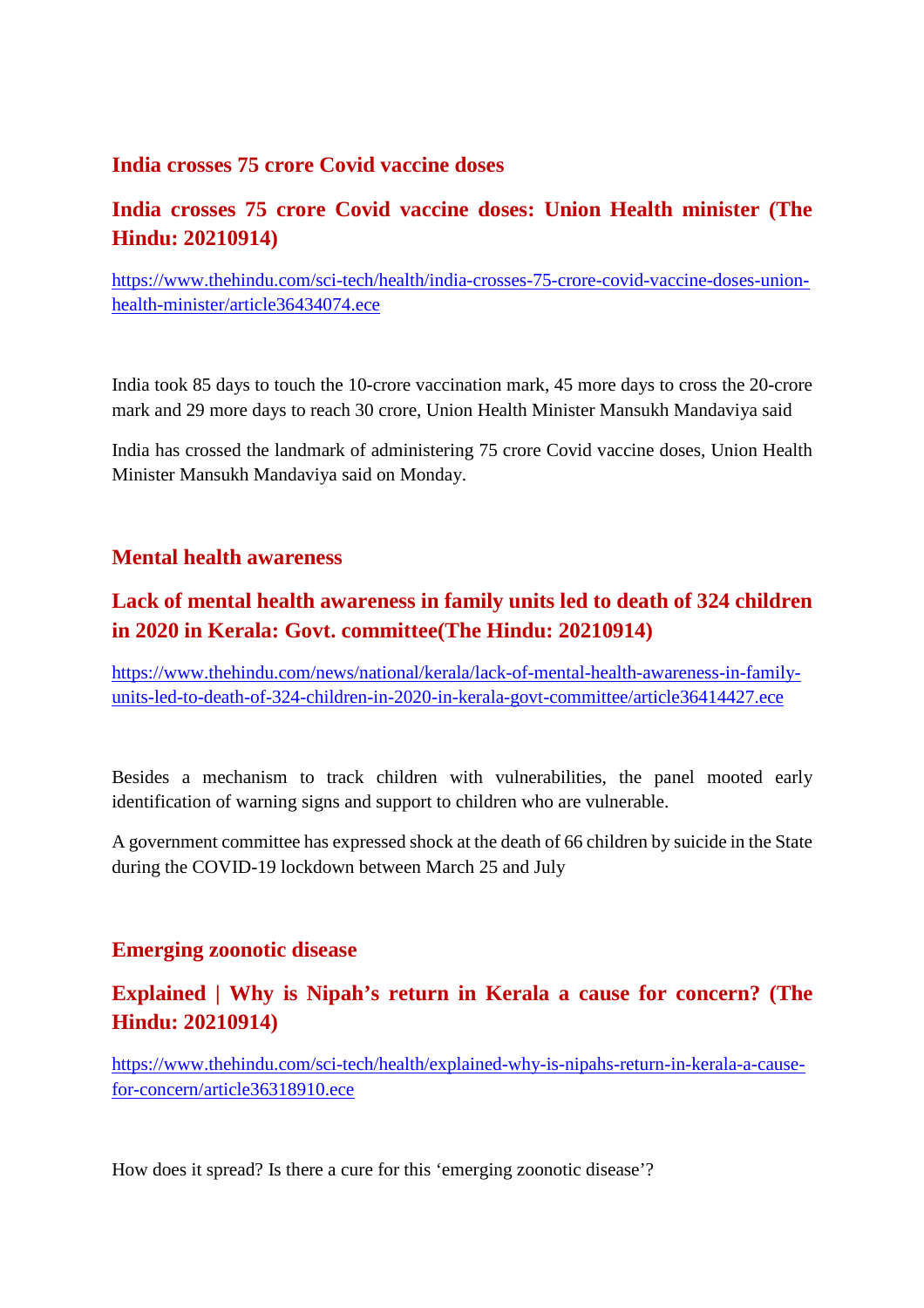The story so far: Kerala has reported a fatality from a case of infection by the Nipah virus in the northern district of Kozhikode bringing back memories of the chaos in May-June 2018 when the same district reported 18 confirmed case

# **Type 2 diabetes**

#### **Type 2 diabetes can be controlled through diet: Study Kelowna (New Kerala: 20210914)**

https://www.newkerala.com/news/2021/132441.htm

During a recent study, a research team found that people with Type 2 diabetes can effectively control it through diet and pharmacists are well-positioned to supervise the tr

https://www.newkerala.com/news/2021/132441.htm

#### **Covid therapy**

# **Drugs mimicking cigarette smoke may help Covid therapy (New Kerala: 20210914)**

Researchers have identified two drugs that mimic the effect of chemicals in cigarette smoke and reduce the ability of SARS-CoV-2 virus, the virus causing Covid-19, to enter

https://www.newkerala.com/news/2021/132409.htm

#### **Dementia**

#### **Long Covid may spike early risk of dementia (New Kerala: 20210914)**

Covid survivors who continue to experience poor concentration, memory difficulties and other cognitive issues may be at high risk of developing dementia years later, according to a resea

https://www.newkerala.com/news/2021/132377.htm